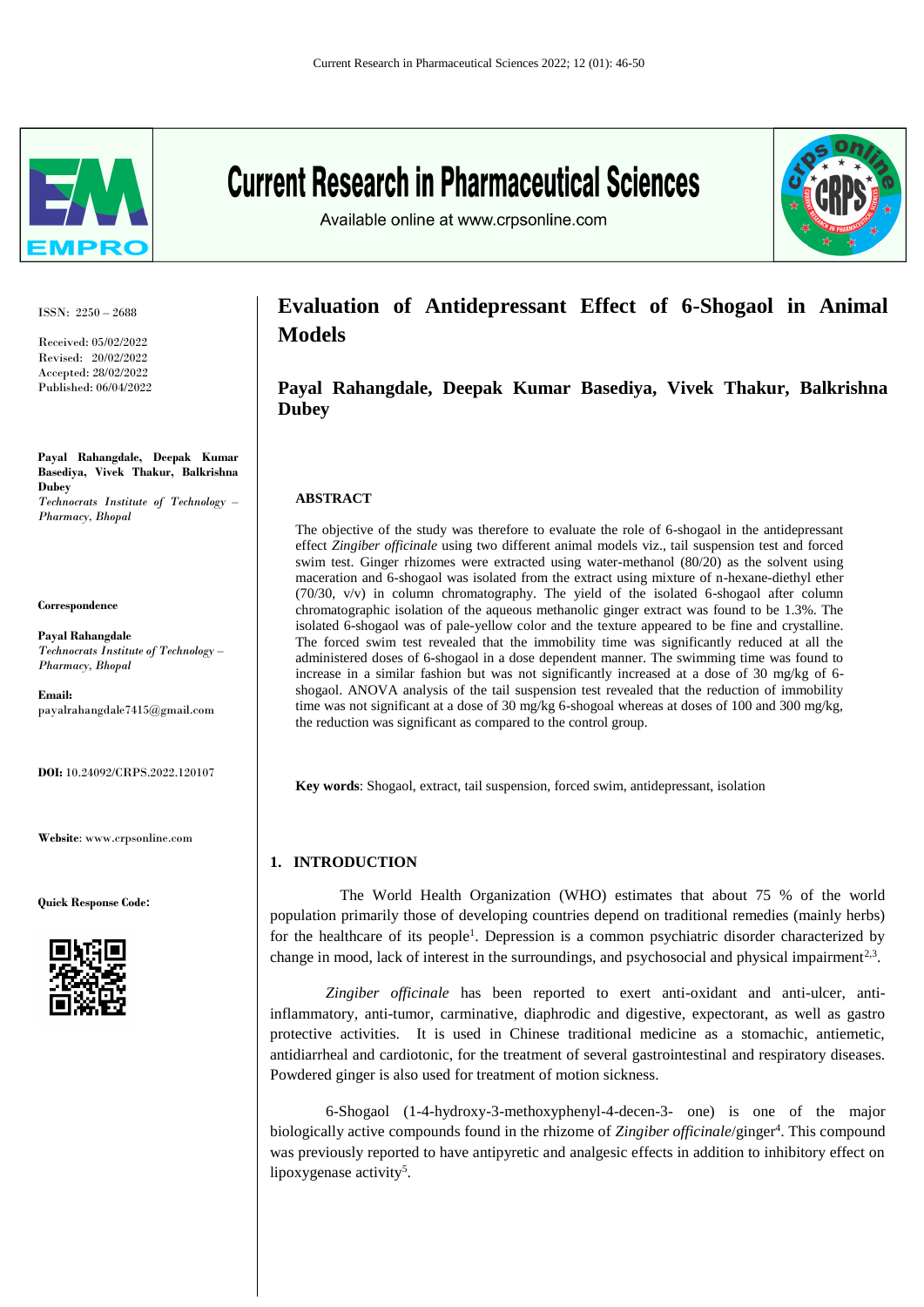From the literature it was evident that the *Zingiber officinale* hydroalcoholic extract possessed the potential to protect the neurons and exhibit antidepressant effects in animal models. A few reports of the antidepressant effect of *Zingiber officinale* were found but none presented the role of gingerol or 6-shogoal in treatment of depression<sup> $6,7$ </sup>. The objective of the study was therefore to evaluate the role of 6-shogaol in the antidepressant effect *Zingiber officinale.*

#### **2. MATERIALS AND METHODS**

 6-Shogaol was isolated from ginger rhizomes using reported method and was used without analyzing the purity. All other chemicals used in the study were of AR grade and were procured from the local chemical supplier.

#### **2.1 Extraction of ginger<sup>8</sup>**

Ginger was procured from local market and shade dried. The dried ginger was powdered coarsely and the powder was subject to extraction procedure as follows.

About 20 g of fine powder of the dried ginger rhizome was suspended in a methanol–water mixture, 20/80 (v/v), at room temperature for 72 h under constant stirring. The resulting extract was filtered, the solvent was completely removed using a rotary evaporator, and the extract was stored at 4°C until further use.

#### **2.2 Isolation of 6-shogaol<sup>8</sup>**

Silica gel column was employed to purify the aqueous methanolic *Zingiber officinale* extract. The extract was directly applied on the Silica gel column, and eluted by a mixture of nhexane-diethyl ether (70/30, v/v). The fractions were separated and mixed. The mixed fractions were subjected to evaporation of the solvent in order to obtain the crystalline 6-shogaol.

#### **2.3 Evaluation of antidepressant action**

The *in vivo* antidepressant action of 6-shogaol was carried out in male albino mice weighing between 25–30 g by FST and TST method. The animal were grouped and housed in poly acrylic cages (38x23x10 cm) in the animal house of the institute. Not more than four animals per cage were housed and maintained under standard laboratory conditions with natural dark and light cycle (14 h light/10 h dark) at  $27 \pm 2^{\circ}$ C and relative humidity (RH) 44-56% with free access to standard diet (Golden Feeds, India) and tap water *ad libitum* for one week for acclimatization before and during the experiments.

Animal were divided into 5 groups of 6 animals each for conducting the study. Group I was administered with normal saline and served as control, group II, III & IV were administered 30, 100

& 300 mg/kg (i.p) of 6-shogaol, whereas group V served as positive control and was administered with fluoxetine, 10 mg/kg (i.p).

### 2.3.1 Forced Swim Test<sup>9,10</sup>

The isolated 6-shogaol and fluoxetine were dissolved in DMSO and administered in a standard volume of 0.05 mL per 20 g body weight, to each mouse 30 minutes prior to the test. To determine the effect of the test compound mice were individually placed in a glass cylinder (25 cm height, 10 cm diameter) filled with water (22-25<sup>o</sup>C) up to 10 cm height. Each mouse was allowed to swim for 6 minutes during the test, and the duration of immobility was observed and noted during the final 4 minutes of the test. The time spent by the mouse floating in the water without struggling and making only those movements necessary to keep its head above water was regarded as the immobility period. The animals were dried using tower and returned back to their housing conditions.

#### 2.3.2. Tail Suspension Test<sup>9,10</sup>

The isolated 6-shogaol and fluoxetine were dissolved in DMSO and administered in a standard volume of 0.05 mL per 20 g body weight, to each mouse 30 minutes prior to the test. To determine the effect of the test compound mice were individually suspended by tail using clamp (2 cm from the tip of the tail) in a box (25  $\times$  25  $\times$  30 cm) with the head 5 cm from the bottom. Minimal background noise was maintained and the testing was carried out in dark room. All animals were suspended for total 6 minutes, and the duration of immobility was observed and noted during the final 4 minutes of the test. Mice were considered immobile only when they hung passively and completely motionless. The animals were used only once for this test.

#### *2.3.3. Statistical Analysis*

The results of pharmacological studies were expressed as mean  $\pm$  S.D. The total variations present in data were evaluated by using Graph Pad Prism 5 project software one way ANOVA (analysis of variance) followed by Dunnett's multiple comparison Test. The result were considered statistically significant when Pvalue less than  $0.05$  (P<0.05) vs control.

#### **3. RESULTS AND DISCUSSION**

#### **3.1 Physicochemical characterization of 6-Shogaol**

The yield of the isolated 6-shogaol after column chromatographic isolation of the aqueous methanolic ginger extract was found to be 1.3%. The identity of the isolated shogaol was ascertained by its IR spectra (figure 1). The peak of the functional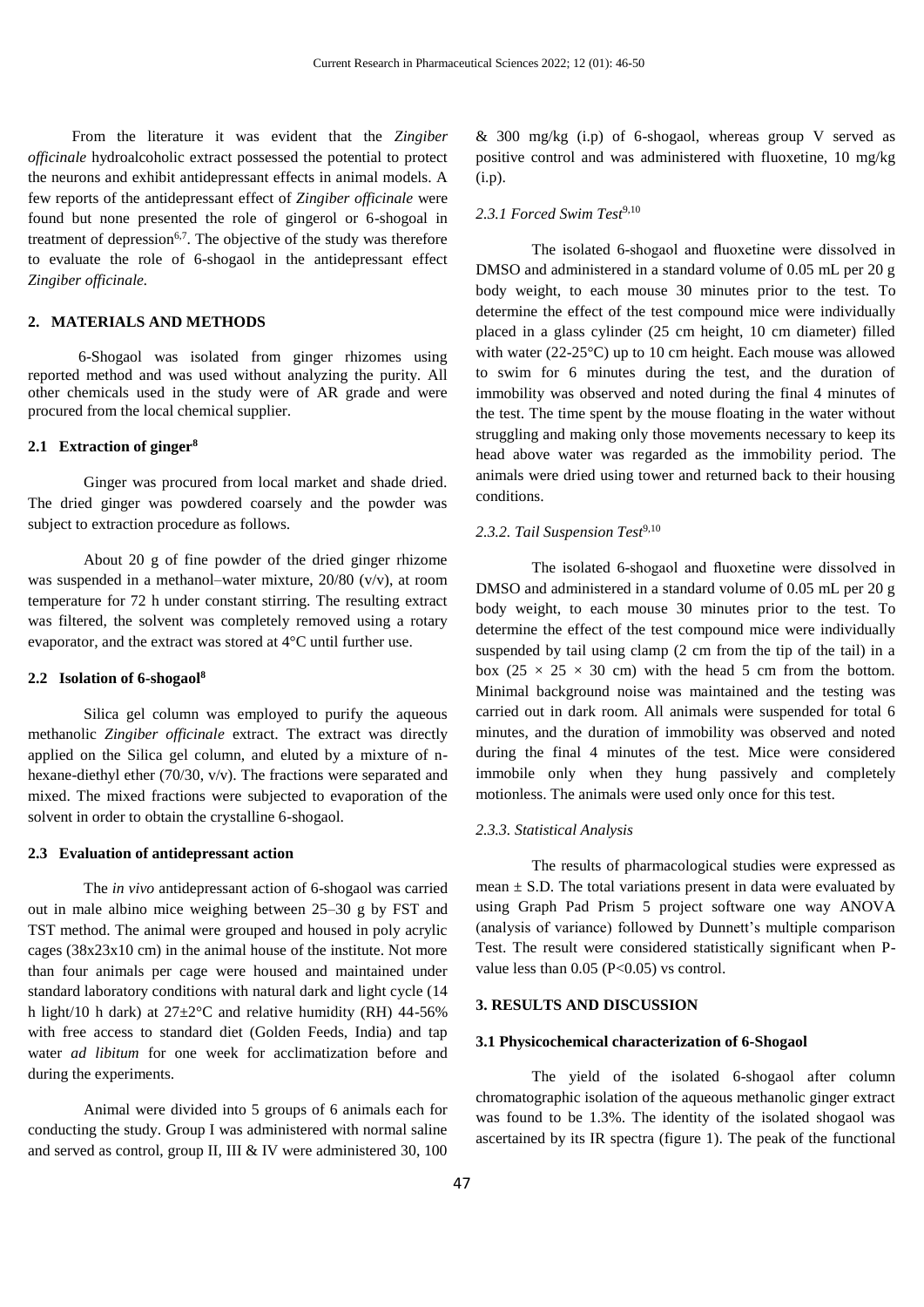groups was compared with that of the standard data available at Organic spectroscopy international<sup>11</sup>.

The isolated 6-shogaol was of pale-yellow color and the texture appeared to be fine and crystalline. The data from drug bank also confirms the crystalline structure of 6-shogaol. Solubility of 6-shogaol was observed in different solvents and the isolated 6 shogaol was found to be soluble in ethanol, DMSO and slightly soluble in water.

# **3.2 Forced Swimming Test**

The decrease in immobility and increase in swimming time of the test animals was observed to infer the effect of 6 shogaoal as antidepressant. The results obtained are presented in table 1.

Figure 2 shows the effect of acute administration of 6- Shogaol (30-300 mg/kg, i.p) and the classical antidepressant drug fluoxetine (10 mg/kg, i.p) on immobility behavior of mice during the FST. It was observed that the immobility time was significantly reduced at all the administered doses of 6-shogaol.

The swimming frequency was also observed for the tested animal to ascertain that 6-shogoal was able to avert depression and promote wakefulness in the animals<sup>12</sup>. Figure 6 shows the swimming frequency of the tested animals and reveals that at dose of 30 mg/kg, 6-shogaol could not significantly evoke wakefulness, nonetheless at 100 and 300 mg/kg dose the swimming frequency was significantly increased as compared to the animals of the untreated group.

#### **3.3 Tail Suspension Test**

The tail suspension test (TST) is an experimental method that is used widely to evaluate stress in rodents $^{13}$ . It is based on the principle that if rat/mice are given short term unavoidable stress then the rat/mice will become immobile. In order to assess a drugs effect, the reduction or enhancement of the immobility time may be observed. Antidepressant drugs tend to decrease the overall immobility time of the suspended rat/mice.

 As witnessed from table 2, the time for which the mice remained immobile decreased with an increase in dose of 6 shogaol. ANOVA analysis revealed that the reduction of immobility time was not significant at a dose of 30 mg/kg 6 shogoal whereas at doses of 100 and 300 mg/kg, the reduction was significant as compared to the control group (figure 4).

# **4. CONCLUSION**

The present investigation was undertaken to confirm the role of 6-shogaol in the antidepressant action exhibited by *Zingiber*  *officinale* extracts. The FST and TST were used as the preliminary protocols to assess the effect of 6-shogaol on depression. It was found that the isolated 6-shogaol could significantly avert the stress induced depression in mice and promote wakefulness and antidepressant effects. Thus the present investigation was able to confirm the possible role of 6-shogaol in antidepressant action of *Zingiber officinale* extracts.



**Figure 1 FTIR spectra of 6-Shogaol**



**Figure 2 Immobility time exhibited by mice in FST (\*\*\*P <0.001 (One-way ANOVA followed by Dunnett's multiple comparison test) as compared to control)**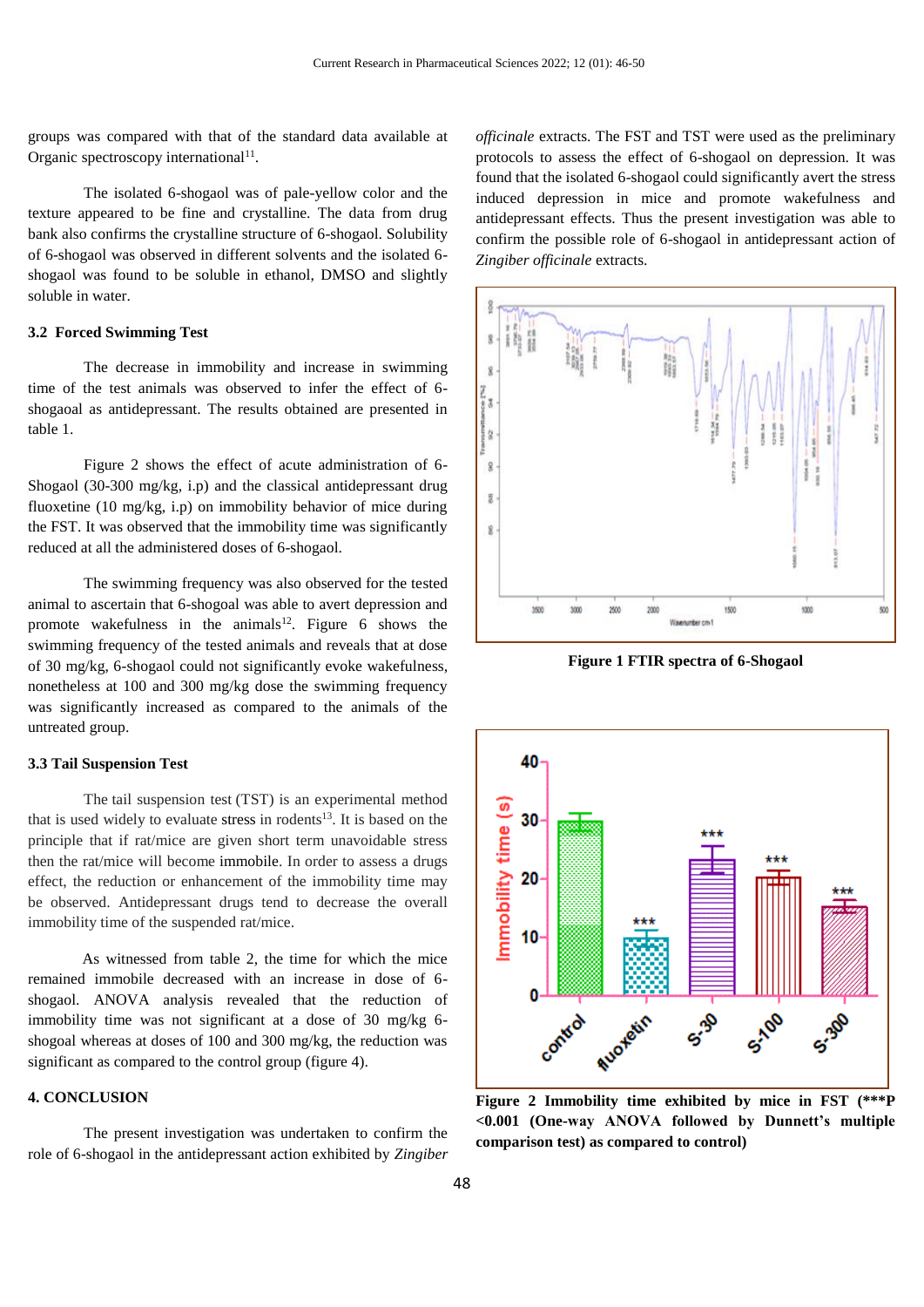

**Figure 3 Swimming time exhibited by mice in FST (\*\*\*P <0.001 (One-way ANOVA followed by Dunnett's multiple comparison test) as compared to control)**



**Figure 4 Immobility time exhibited by mice in TST (\*\*\*P <0.001 (One-way ANOVA followed by Dunnett's multiple comparison test) as compared to control)**

| Table 1 Immobility and swimming time in FST |  |  |  |  |  |
|---------------------------------------------|--|--|--|--|--|
|---------------------------------------------|--|--|--|--|--|

|                                 | <b>Control</b>       | <b>Fluox</b><br>etine | <b>S30</b>              | <b>S100</b>         | <b>S300</b>         |
|---------------------------------|----------------------|-----------------------|-------------------------|---------------------|---------------------|
| <b>Swimming</b><br>Time (sec)   | $16.67 \pm$<br>1.211 | 41.33<br>土<br>2.503   | $20\pm$<br>2.607        | 23.67<br>土<br>2.503 | 27.83<br>土<br>3.060 |
| <b>Immobility</b><br>Time (sec) | $29.83 \pm$<br>1.471 | $9.83 \pm$<br>1.471   | 23.33<br>$\pm$<br>2.338 | 20.33<br>土<br>1.211 | 15.33<br>土<br>1.032 |

Results are represented as mean  $\pm$  SD (n = 6); S30-300 represent dose of 6-shogaol

|               | Contro               | <b>Fluoxeti</b>             |            |             |             |
|---------------|----------------------|-----------------------------|------------|-------------|-------------|
|               |                      | n                           | <b>S30</b> | <b>S100</b> | <b>S300</b> |
| Immolitit     | $185.33\pm$<br>6.470 | 103.5 <sub>±</sub><br>5.319 | 177.16     | 133.5       | 118.16      |
| <b>v</b> time |                      |                             |            | 土           | 土           |
| (sec)         |                      |                             | 7.413      | 3.987       | 4.665       |

Results are represented as mean  $\pm$  SD (n = 6); S30-300 represent dose of 6-shogaol

# **REFERENCES**

- 1. Gilani, A. H. & Atta UR, R. 2005. Trends in ethnopharmacology. J Ethnopharmacol, 100, 43-49.
- 2. Girish, C., Raj, V., Arya, J. & Balakrishnan, S. 2012. Evidence for the involvement of the monoaminergic system, but not the opioid system in the antidepressant-like activity of ellagic acid in mice. Eur J Pharmacol, 682, 118-25.
- 3. Nakajima, S., Suzuki, T., Watanabe, K., Kashima, H. & Uchida, H. 2010. Accelerating response to antidepressant treatment in depression: A review and clinical suggestions. Prog Neuropsychopharmacol Biol Psychiatry, 34, 259-264.
- 4. Kota, N., Krishna, P., & Polasa, K. 2008. Alterations in antioxidant status of rats following intake of ginger through diet. Food Chemistry, 106, 991−996.
- 5. Flynn D.L., Rafferty M.F., & Boctor A.M. 1968. Inhibition of human neutrophil 5- lipooxygenase activity by gingerdione, shogaol, capsaicin and related pungent compounds. Prostanglandins Leukot. Med. 24, 195– 198.